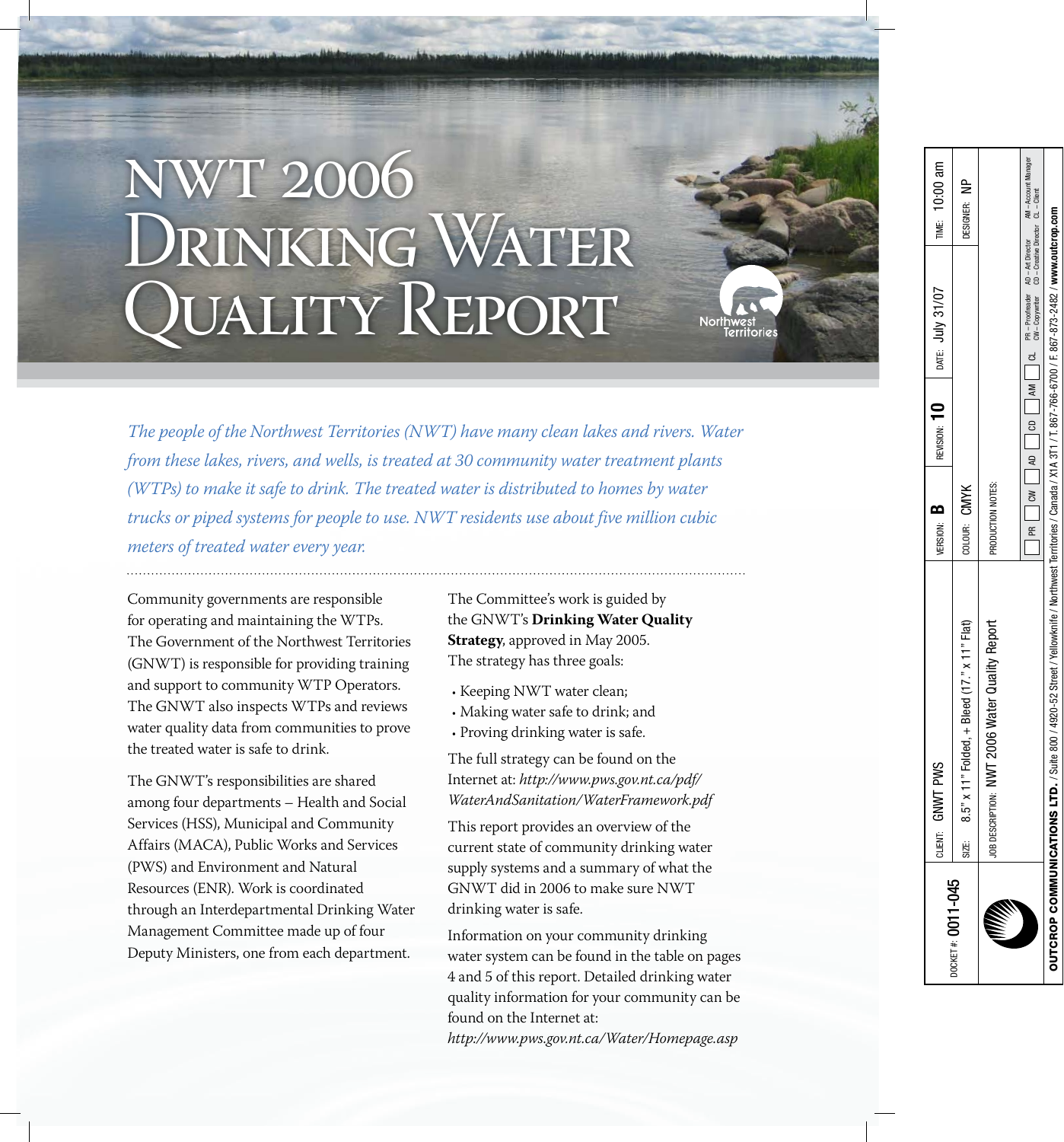# **KEEPING NWT WATER CLEAN**

#### *Mapping and Protecting Drinking Water Sources*

In making decisions that will protect drinking water sources, residents and officials need to know which lakes and rivers supply water to NWT treatment plants. Then decisions can be made about which areas of those lakes and rivers are most critical and require protective measures.

In 2006 ENR added information on community surface water intakes and watersheds to its electronic mapping system. This information can now be combined with maps of roads and buildings and other land uses to help in the decision-making process. The map information can be found at: *http://maps.gnwtgeomatics. nt.ca/portal/index.jsp*

In 2007, ENR will identify those areas of the watershed that supply raw water to each treatment plant and those areas that are most critical to protect. ENR will make this information available through their website. This, and other work to protect drinking water sources, will be done in cooperation with communities and other government departments.

The table on pages 4 and 5 lists the water source for each community.



*Picture on the left: Paulatuk Water Treatment Plant on New Water Lake Picture on the right: Tuktoyaktuk Foreman, Peter Nogasak, taking samples from the raw water reservoir.*

# *Community Water Licences*

Water licences help protect community drinking water sources. They define how much raw water the community can take from the source and how to dispose of waste so it doesn't harm water bodies.

Water licences are issued by regional water boards. There are five water boards in the NWT: the NWT Water Board, the Sahtu, Gwich'in and Wek'èezhìi Water Boards and the Mackenzie Valley Land and Water Board. Indian and Northern Affairs Canada (INAC) Resource Management Officers inspect to make sure water licence requirements are followed.

MACA provided funds to community governments for water licensing through a new program introduced in 2006. Wekweètì used this funding to apply for a licence. Whatì used the funds to renew their licence. This funding will also be available in 2007.

The federal government requires all communities have a water licence. The only exceptions are Dettah, the Hay River Reserve and Kakisa. They are either too small to need a water licence, or they use facilities in other communities to get their drinking water and dispose of their waste. The table on pages 4 and 5 shows which communities have water licences. Communities that don't need a water licence are listed as N/A (not applicable).

# *Testing Raw Water Quality*

Untreated water from a water intake or a well is called raw water. In 2006, HSS updated the NWT drinking water testing requirements. They now require daily turbidity testing, monthly bacteria testing and annual chemical testing for raw water. Comparing the raw and treated water quality data tells how well the water treatment process is working. Raw water quality data can also be used to evaluate the long-term impacts of development.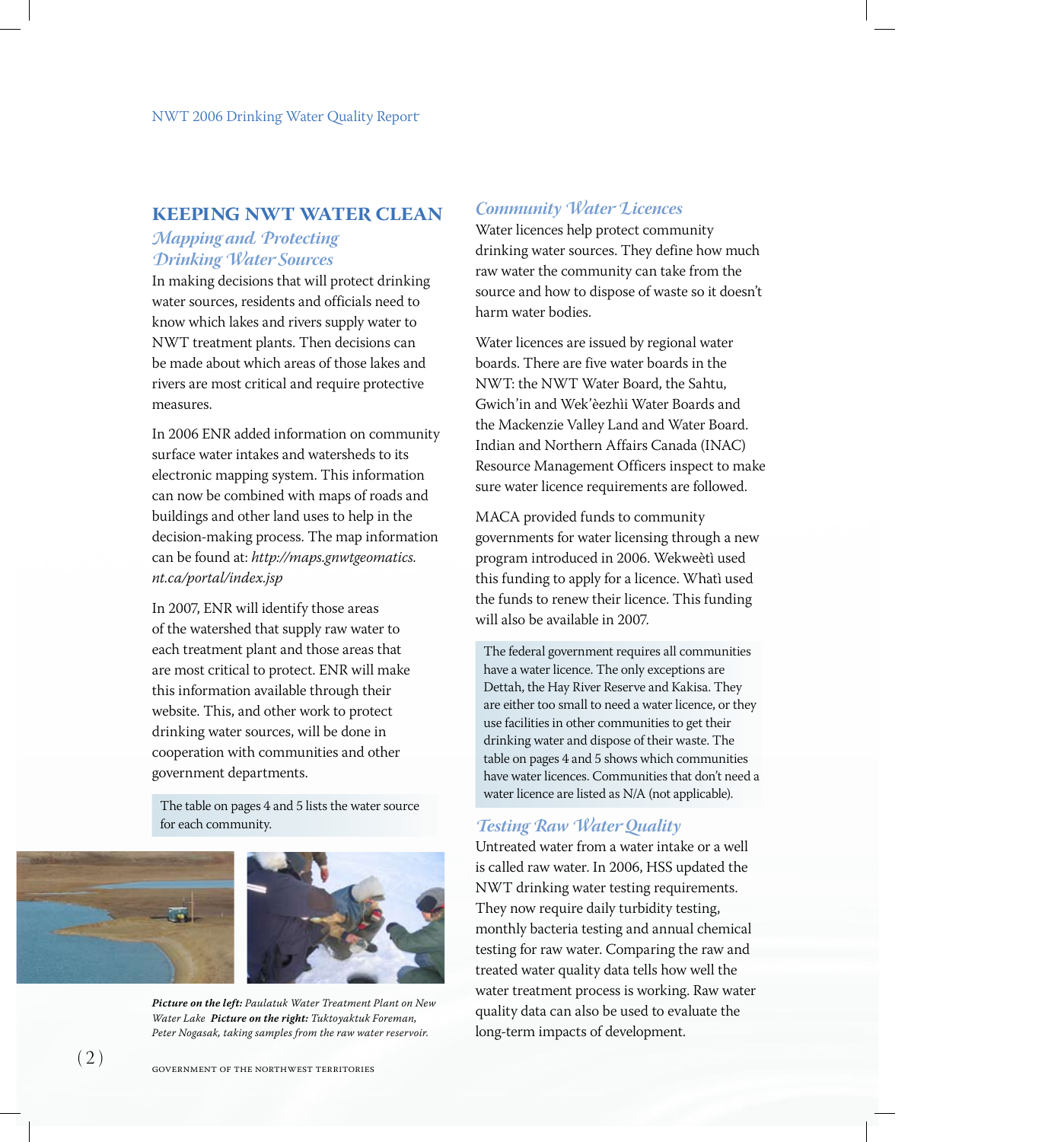The GNWT is working with communities to make sure they know about the new water quality testing requirements and know how to take the samples correctly.

The table on pages 4 and 5 shows the number of raw water bacteria and chemical samples each community collected in 2006. Communities that get their water from other communities do not need to take raw water bacteria samples. Communities that only add chlorine to the water and do not have any other treatment, do not need to take raw water chemical samples. Raw water quality testing is not applicable (N/A) in these communities.

#### **Making NWT Water Safe**

# *Community Water Treatment Plant (WTP) Upgrades*

To make water safe for drinking, communities need a WTP designed for local conditions. How water is treated depends on the quality of the raw water source and the quality of the treated water needed.

In the NWT, we use the treated water quality standards set in the NWT *Public Water Supply Regulations* and the *Guidelines for Canadian Drinking Water Quality (GCDWQ)*. All NWT WTPs can meet the NWT regulations, but not all can meet the Canadian guideline for turbidity, which was updated in 2004. The new turbidity guideline requires filtration for all surface water sources, but some WTPs in the NWT do not have the required filters.

Since 2004, MACA and PWS have worked with communities to upgrade their WTPs to meet the Canadian guideline. In 2006, planning studies were started in Délįne, Gamètì, Wekweètì, Ulukhaktok, Paulatuk, Aklavik, Jean Marie River, Trout Lake, Tuktoyaktuk and Behchokò (Edzo). Design

#### **Turbidity**

Turbidity describes the cloudiness that results from small particles in the water. The more turbid the water, the greater the possible health risk because the particles can hide bacteria, viruses or protozoa and make disinfectants less effective.



*Picture on the left: Small System WTP in Gamètì. Picture on the right: PWS Operating Engineer, Francis LePrieur, checking chlorine readings at the Behchokò* (Rae) WTP.

work continued for upgrades in Fort Good Hope and Colville Lake, and construction work continued in Behchokò (Rae).

MACA's *New Deal for NWT Community Governments* starts in 2007. Under the *New Deal*, each community will get annual capital funding. Communities will then be able to plan for, and build, their own infrastructure – including WTPs.

The table on pages 4 and 5 lists the class and type of WTP in each community and whether that WTP meets the *NWT Public Water Supply Regulations* and the *Guidelines for Canadian Drinking Water Quality (GCDWQ).*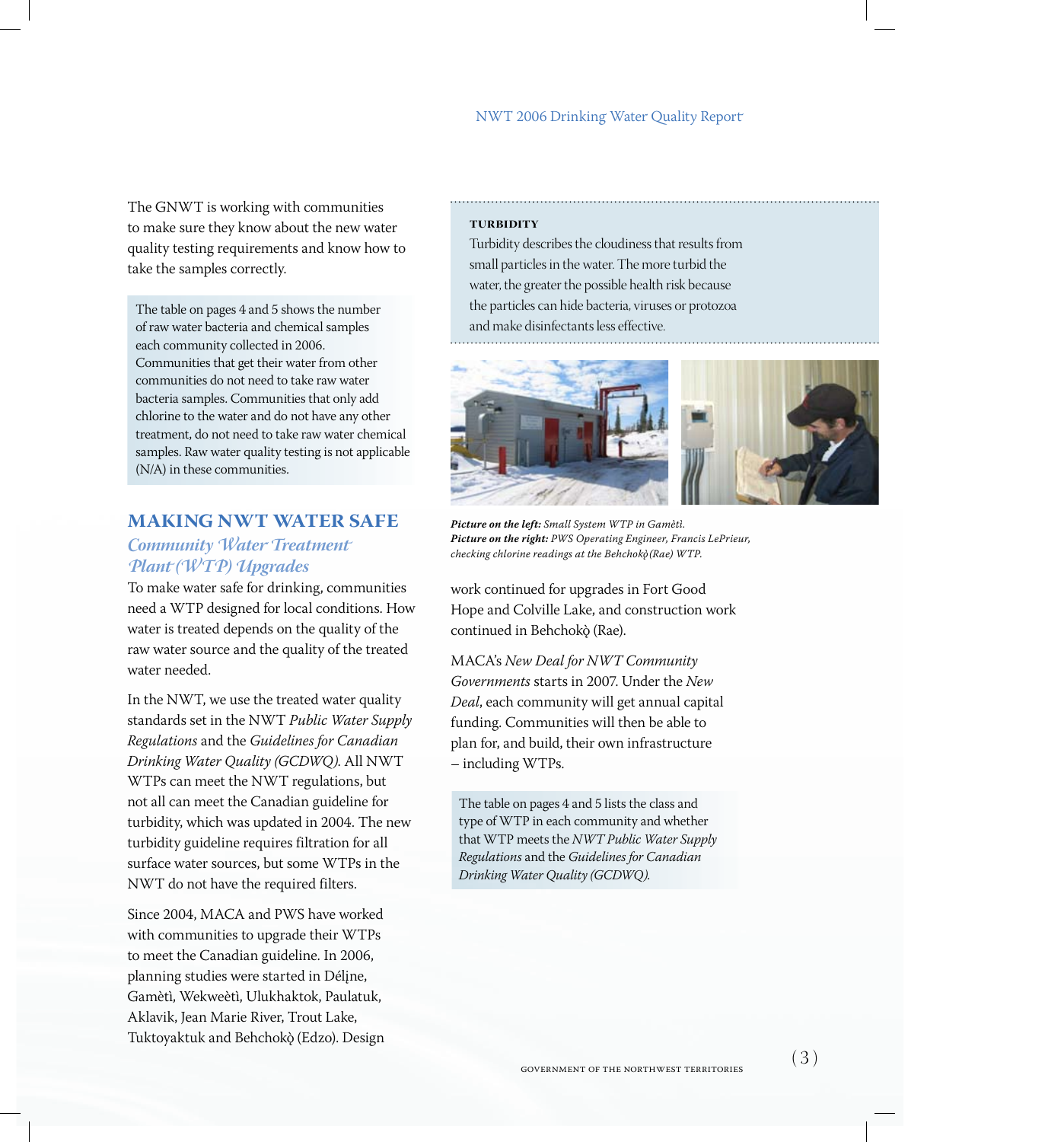#### **Legend**

**KEEPING NWT WATER CLEAN MAKING WATER CLEAN MAKING MAKING MAKING MAKING MAKING** 

| $V(YES) \bullet (NO)$<br>N/A means Not Applicable.<br>See text for more information |                                                                    |                                     | <b>Number of Raw Water</b><br><b>Quality Tests This Year</b> |                                      | <b>Water Treatment Plant</b>                       |                                        |
|-------------------------------------------------------------------------------------|--------------------------------------------------------------------|-------------------------------------|--------------------------------------------------------------|--------------------------------------|----------------------------------------------------|----------------------------------------|
| <b>Community</b>                                                                    | <b>Raw Water Source</b>                                            | Community<br>has a Water<br>Licence | <b>Bacteria Tests</b><br>(12 Required)                       | <b>Chemical Test</b><br>(1 Required) | <b>Classification/</b><br><b>Type of Treatment</b> | <b>Meets NWT</b><br><b>Regulations</b> |
| Aklavik                                                                             | Mackenzie River (Peel Channel)                                     | $\checkmark$                        | 5                                                            | $\overline{0}$                       | Class 2                                            |                                        |
| Colville Lake                                                                       | Colville Lake                                                      | $\bullet$                           | $\overline{0}$                                               | N/A                                  | None                                               | N/A                                    |
| Délįne                                                                              | Great Bear Lake                                                    | $\checkmark$                        | 23                                                           | $\overline{2}$                       | Small System                                       | $\checkmark$                           |
| Dettah                                                                              | City of Yellowknife                                                | N/A                                 | <b>N/A</b>                                                   | N/A                                  | None                                               | N/A                                    |
| Behchokò (Edzo)                                                                     | Frank Channel                                                      |                                     | $\overline{1}$                                               | $\overline{2}$                       | Class 2                                            | ✓                                      |
| Behchokò(Rae)                                                                       | Marian Lake                                                        | $\checkmark$                        | $\overline{1}$                                               |                                      | Class 2                                            | $\checkmark$                           |
| Enterprise                                                                          | Town of Hay River                                                  | $\bullet$                           | <b>N/A</b>                                                   | N/A                                  | None                                               | N/A                                    |
| Fort Good Hope                                                                      | Mackenzie River                                                    | $\checkmark$                        | $\overline{0}$                                               | N/A                                  | Small System                                       | $\checkmark$                           |
| Fort Liard                                                                          | Groundwater Well                                                   |                                     |                                                              |                                      | Class 1                                            | ✓                                      |
| Fort McPherson                                                                      | Deep Water Lake                                                    | $\checkmark$                        | $\overline{2}$                                               | $\overline{0}$                       | Class 2                                            | $\checkmark$                           |
| Fort Providence                                                                     | Mackenzie River                                                    |                                     | 3                                                            |                                      | Class 2                                            | ✓                                      |
| Fort Resolution                                                                     | Great Slave Lake                                                   | $\checkmark$                        | 15                                                           |                                      | Class 2                                            | $\checkmark$                           |
| Fort Simpson                                                                        | Mackenzie River                                                    |                                     | 11                                                           |                                      | Class 2                                            |                                        |
| Fort Smith                                                                          | Slave River                                                        | $\checkmark$                        | $\overline{0}$                                               | $\overline{0}$                       | Class 2                                            | $\checkmark$                           |
| Gamètì                                                                              | Rae Lake                                                           | $\bullet$                           | 23                                                           | 3                                    | Small System                                       | ✓                                      |
| <b>Hay River</b>                                                                    | Great Slave Lake                                                   | $\checkmark$                        | 52                                                           | $\overline{0}$                       | Class 2                                            | $\checkmark$                           |
| <b>Hay River Reserve</b>                                                            | Town of Hay River                                                  | N/A                                 | <b>N/A</b>                                                   | N/A                                  | Small System                                       | ✓                                      |
| Inuvik                                                                              | Mackenzie River and 3 Mile Lake<br>(summer) / Hidden Lake (winter) | $\checkmark$                        | $\overline{0}$                                               |                                      | Class 2                                            | $\checkmark$                           |
| Jean Marie River                                                                    | Jean Marie River                                                   | $\bullet$                           | $\overline{0}$                                               | N/A                                  | Small System                                       | $\checkmark$                           |
| Kakisa                                                                              | Town of Hay River                                                  | N/A                                 | <b>N/A</b>                                                   | N/A                                  | None                                               | N/A                                    |
| Łutselk'e                                                                           | Great Slave Lake                                                   | $\bullet$                           | 3                                                            | N/A                                  | Small System                                       |                                        |
| Nahanni Butte                                                                       | Groundwater Well                                                   |                                     | $\overline{0}$                                               | $\overline{1}$                       | Class 1                                            | $\sqrt{2}$                             |
| Norman Wells                                                                        | Mackenzie River                                                    |                                     | $\overline{0}$                                               | $\overline{0}$                       | Class 2                                            | ✓                                      |
| Paulatuk                                                                            | New Water Lake                                                     | $\checkmark$                        | 5 <sub>1</sub>                                               | $\overline{3}$                       | Small System                                       |                                        |
| Sachs Harbour                                                                       | DOT Lake                                                           |                                     | $\overline{1}$                                               | $\overline{0}$                       | Cartridge                                          | $\checkmark$                           |
| <b>Trout Lake</b>                                                                   | Trout Lake                                                         | $\bullet$                           | $\overline{0}$                                               | N/A                                  | Small System                                       | $\checkmark$                           |
| Tsiigehtchic                                                                        | Tso Lake                                                           | $\checkmark$                        | $\overline{0}$                                               | $\overline{0}$                       | Small System with<br>Membrane Filtration           | $\checkmark$                           |
| Tuktoyaktuk                                                                         | Kudlak Lake                                                        | $\checkmark$                        | $\overline{4}$                                               | N/A                                  | Small System                                       | $\checkmark$                           |
| Tulita                                                                              | Great Bear River                                                   | $\checkmark$                        | $\overline{0}$                                               | $\overline{0}$                       | Small System with<br>Membrane Filtration           | $\checkmark$                           |
| Ulukhaktok                                                                          | <b>RCAF Lake</b>                                                   | $\checkmark$                        | 18                                                           | $\overline{2}$                       | Small System                                       | $\checkmark$                           |
| Wekweètì                                                                            | Snare Lake                                                         | $\bullet$                           | 20                                                           | $\mathsf{3}$                         | Small System                                       | $\checkmark$                           |
| Whati                                                                               | Groundwater Well                                                   | $\checkmark$                        | $\overline{0}$                                               | $\overline{1}$                       | Class 1 with Softener                              | $\checkmark$                           |
| Wrigley                                                                             | Groundwater Well                                                   | $\bullet$                           | $\overline{0}$                                               | N/A                                  | Small System                                       | $\checkmark$                           |
| Yellowknife                                                                         | Yellowknife River                                                  |                                     | 81                                                           | N/A                                  | Class 1                                            |                                        |
|                                                                                     |                                                                    | $\checkmark$                        |                                                              |                                      |                                                    | $\checkmark$                           |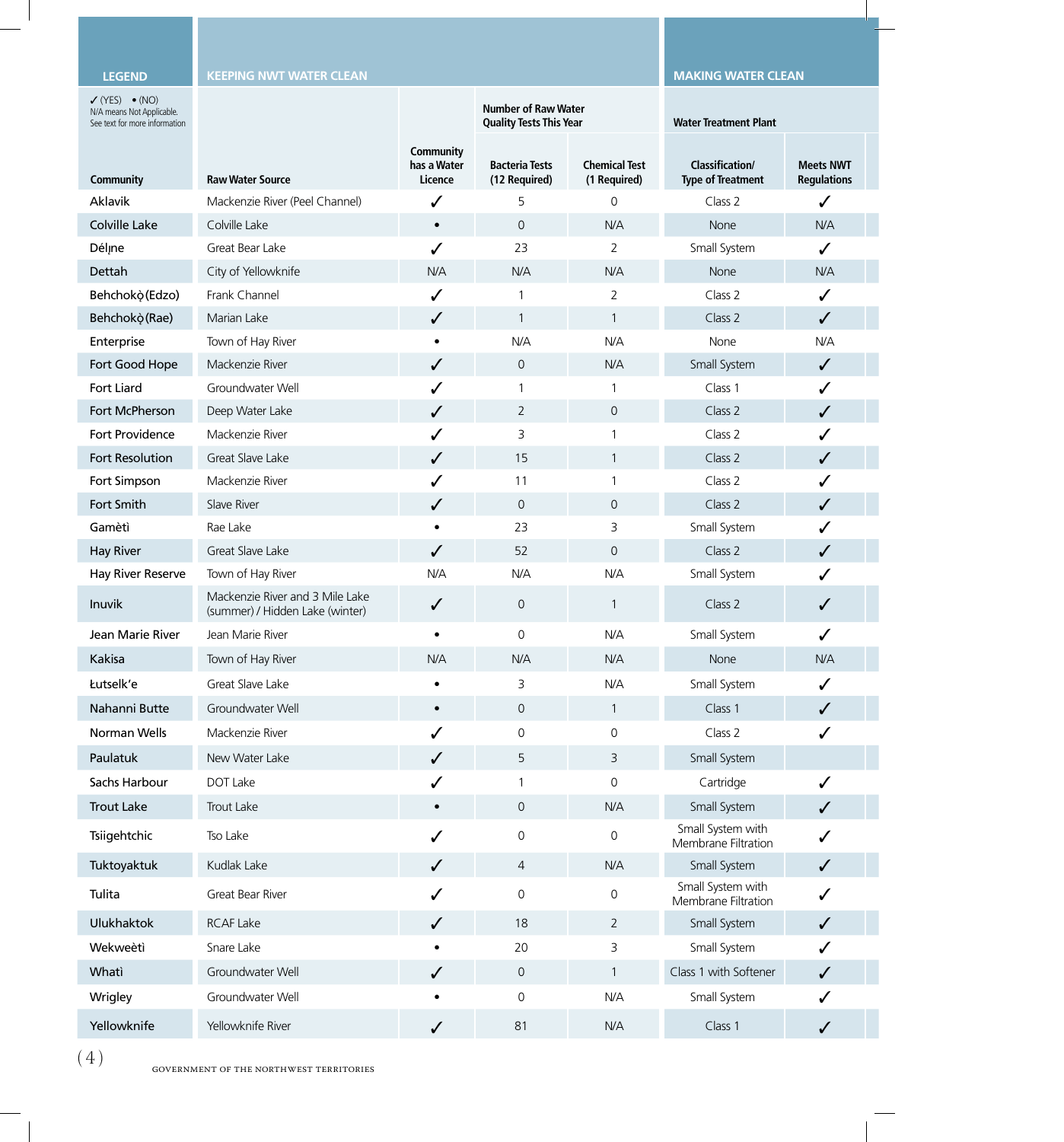| Operator                                     |                                                                                                                                  |                                                                     |                                                      | <b>Number Treated Water Tests This Year</b>                                      |                                                    |                                                                                                                                   |  |
|----------------------------------------------|----------------------------------------------------------------------------------------------------------------------------------|---------------------------------------------------------------------|------------------------------------------------------|----------------------------------------------------------------------------------|----------------------------------------------------|-----------------------------------------------------------------------------------------------------------------------------------|--|
| <b>Certified to</b><br><b>Level of Plant</b> | <b>Back-up</b><br>Certified to<br><b>Level of Plant</b>                                                                          | <b>Boil Water</b><br><b>Advisory</b><br>this Year                   | Date of Last<br><b>Water System</b><br><b>Review</b> | <b>Bacteria</b><br>(Min. 52 required;<br>216 for Yellowknife)                    | Chemical<br>(1 Required)                           | <b>THM Tests</b><br>(4 Required)                                                                                                  |  |
| $\checkmark$                                 | $\bullet$                                                                                                                        | $\bullet$                                                           | 2005                                                 | 67                                                                               | $\overline{0}$                                     | $\overline{0}$                                                                                                                    |  |
| N/A                                          | N/A                                                                                                                              | $\checkmark$                                                        | N/A                                                  | $ \,$                                                                            | $\mathsf{O}$                                       | $\overline{0}$                                                                                                                    |  |
| $\bullet$                                    | $\bullet$                                                                                                                        | $\bullet$                                                           | 2006                                                 | 28                                                                               | $\overline{0}$                                     | $\overline{0}$                                                                                                                    |  |
| N/A                                          | <b>N/A</b>                                                                                                                       | $\bullet$                                                           | <b>N/A</b>                                           | $\mathsf{O}$                                                                     | N/A                                                | $\overline{0}$                                                                                                                    |  |
| $\checkmark$                                 | $\bullet$                                                                                                                        | $\bullet$                                                           | N/A                                                  | $\overline{4}$                                                                   | $2^{\circ}$                                        | $\overline{2}$                                                                                                                    |  |
| $\checkmark$                                 | $\bullet$                                                                                                                        | $\bullet$                                                           | <b>N/A</b>                                           | 19                                                                               | $\overline{1}$                                     | $\overline{1}$                                                                                                                    |  |
|                                              | <b>N/A</b>                                                                                                                       | $\bullet$                                                           | N/A                                                  | N/A                                                                              | N/A                                                | <b>N/A</b>                                                                                                                        |  |
| $\checkmark$                                 | $\bullet$                                                                                                                        | $\bullet$                                                           |                                                      | 43                                                                               | $\mathsf{O}$                                       | $\overline{0}$                                                                                                                    |  |
|                                              | $\bullet$                                                                                                                        | $\bullet$                                                           |                                                      |                                                                                  | $\overline{1}$                                     |                                                                                                                                   |  |
|                                              |                                                                                                                                  | $\bullet$                                                           |                                                      |                                                                                  |                                                    | $\circ$                                                                                                                           |  |
|                                              |                                                                                                                                  | $\bullet$                                                           |                                                      |                                                                                  |                                                    | $\overline{2}$                                                                                                                    |  |
|                                              |                                                                                                                                  |                                                                     |                                                      |                                                                                  |                                                    | $\overline{2}$                                                                                                                    |  |
|                                              |                                                                                                                                  |                                                                     |                                                      |                                                                                  |                                                    | $\overline{2}$                                                                                                                    |  |
|                                              | $\bullet$                                                                                                                        | $\bullet$                                                           |                                                      |                                                                                  |                                                    |                                                                                                                                   |  |
|                                              | $\bullet$                                                                                                                        | $\bullet$                                                           |                                                      |                                                                                  |                                                    | $\overline{0}$                                                                                                                    |  |
| $\bullet$                                    | $\bullet$                                                                                                                        | $\bullet$                                                           |                                                      |                                                                                  |                                                    | $\mathsf{O}$                                                                                                                      |  |
| $\checkmark$                                 | $\checkmark$                                                                                                                     | $\bullet$                                                           | <b>N/A</b>                                           | 69                                                                               | $\overline{3}$                                     | $\overline{3}$                                                                                                                    |  |
| $\checkmark$                                 | $\checkmark$                                                                                                                     | $\bullet$                                                           | 2006                                                 | 27                                                                               | $\overline{1}$                                     | $\overline{\phantom{0}}$                                                                                                          |  |
| N/A                                          | N/A                                                                                                                              | $\bullet$                                                           | <b>N/A</b>                                           | <b>N/A</b>                                                                       | N/A                                                | N/A                                                                                                                               |  |
| $\checkmark$                                 | $\bullet$                                                                                                                        | $\bullet$                                                           | 2002                                                 | 20                                                                               | $\overline{1}$                                     |                                                                                                                                   |  |
| $\checkmark$                                 | $\bullet$                                                                                                                        | $\bullet$                                                           | 2002                                                 | 41                                                                               | $\overline{1}$                                     |                                                                                                                                   |  |
|                                              |                                                                                                                                  |                                                                     | N/A                                                  | 44                                                                               |                                                    |                                                                                                                                   |  |
| $\bullet$                                    | $\bullet$                                                                                                                        | $\bullet$                                                           | 2005                                                 | 22                                                                               | $\mathsf{O}$                                       | $\overline{0}$                                                                                                                    |  |
| $\checkmark$                                 |                                                                                                                                  | $\bullet$                                                           | 2003                                                 | 27                                                                               | $\overline{0}$                                     | $\mathsf 0$                                                                                                                       |  |
| $\checkmark$                                 | $\bullet$                                                                                                                        | $\bullet$                                                           | 2004                                                 | 28                                                                               | $\overline{1}$                                     | $\overline{1}$                                                                                                                    |  |
| $\checkmark$                                 | $\bullet$                                                                                                                        | $\bullet$                                                           | <b>N/A</b>                                           | 28                                                                               | $\overline{0}$                                     | $\overline{0}$                                                                                                                    |  |
| $\checkmark$                                 | $\bullet$                                                                                                                        | $\bullet$                                                           | 2006                                                 | 57                                                                               | $\overline{0}$                                     | $\overline{0}$                                                                                                                    |  |
| $\checkmark$                                 | $\checkmark$                                                                                                                     | $\checkmark$                                                        | N/A                                                  | 45                                                                               | $2\overline{ }$                                    | $\overline{2}$                                                                                                                    |  |
| $\checkmark$                                 | $\checkmark$                                                                                                                     | $\bullet$                                                           | 2005                                                 | 15                                                                               | $\overline{0}$                                     | $\overline{0}$                                                                                                                    |  |
| $\checkmark$                                 | $\bullet$                                                                                                                        | $\bullet$                                                           | 2006                                                 | 15                                                                               | $\overline{1}$                                     |                                                                                                                                   |  |
| $\bullet$                                    | $\bullet$                                                                                                                        | $\bullet$                                                           | 2005                                                 | 169                                                                              | $\overline{1}$                                     | $\overline{1}$                                                                                                                    |  |
| $\bullet$                                    | $\bullet$                                                                                                                        | $\bullet$                                                           | 2006                                                 | 23                                                                               | $\overline{0}$                                     | $\Omega$                                                                                                                          |  |
| $\checkmark$                                 | $\checkmark$                                                                                                                     | $\bullet$                                                           | N/A                                                  | 531                                                                              | $\mathsf{O}$                                       | $\circ$                                                                                                                           |  |
|                                              | N/A<br>$\checkmark$<br>$\checkmark$<br>$\checkmark$<br>$\checkmark$<br>$\checkmark$<br>$\checkmark$<br>$\bullet$<br>$\checkmark$ | $\checkmark$<br>$\bullet$<br>$\sqrt{}$<br>$\checkmark$<br>$\bullet$ | $\bullet$<br>$\bullet$<br>$\bullet$                  | 2005<br>2006<br>2006<br>2005<br>2005<br>N/A<br>N/A<br>2006<br><b>N/A</b><br>2004 | 110<br>14<br>30<br>75<br>58<br>65<br>5<br>90<br>26 | $\overline{0}$<br>$\overline{1}$<br>$\overline{2}$<br>$\overline{1}$<br>$\overline{1}$<br>$\overline{1}$<br>$\overline{0}$<br>N/A |  |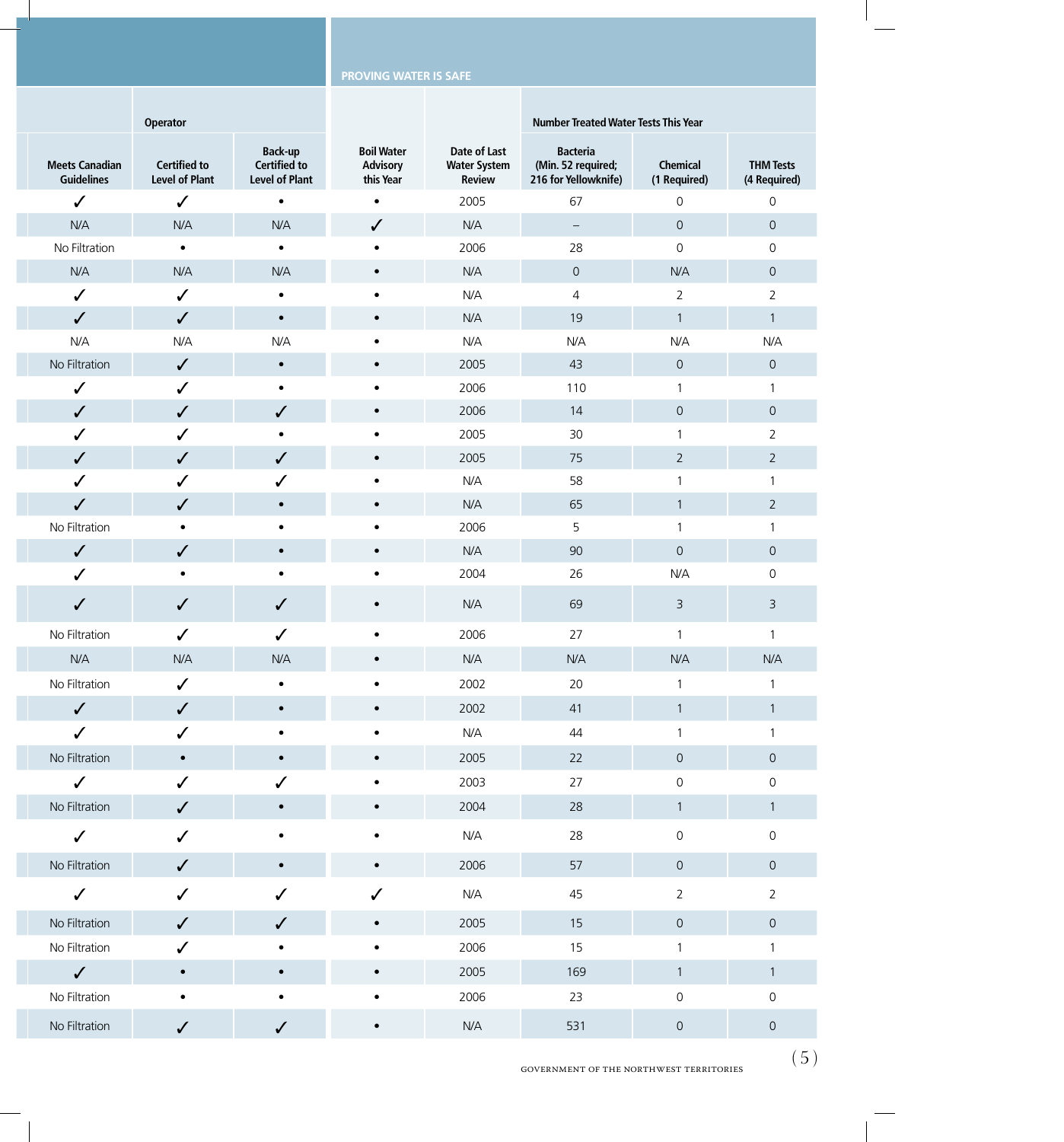# *WTP Operator Training and Certification*

To make drinking water safe, WTPs must be operated and maintained properly. Having a trained and certified WTP Operator gives NWT residents confidence that their water supply system is running the way it should and their water is safe to drink.



In 2006, the GNWT approved *Water and Wastewater Operator Certification Guidelines* based on international standards. The guidelines set standards for classifying WTPs and certifying WTP Operators. WTPs are classified by the type of treatment system, the quality of the water source, the number of people that count on the system for safe drinking water, and the chemicals used in the

**Small systems** - Most small systems in the NWT add chlorine to unfiltered surface water. Some small systems also use a cartridge or membrane (micro or nano) filter.

**Class 1** - Most Class 1 WTPs in the NWT use filtration and chlorination. The typical NWT Class 1 plant gets its raw water from a groundwater well.

treatment process. There are three different classifications used in the NWT: Small System, Class 1 and Class 2.

WTP Operators should be certified to the same level as their WTP. For example, an Operator working at a Class 2 WTP should have Class 2 certification. The goal is to increase the total number of certified operators working in the NWT and to make sure every community has a primary and back-up operator certified to the level of their local WTP.

In 2006, MACA's School of Community Government offered 11 water and waste system operator training courses. Sixty operators from 24 communities attended the courses.

The table on pages 4 and 5 shows which communities have primary and back-up WTP Operators certified to the level of their WTP.

#### *Circuit Rider Training Program*

In 2006, MACA introduced a new Circuit Rider training program. A Circuit Rider is an experienced WTP Operator who travels to different communities to train local WTP Operators. The Circuit Rider assesses the water treatment operations, identifies training needs, and works with the local WTP Operator to create an improvement plan that meets their specific needs. In 2006, Circuit Riders worked

**Class 2** - The typical Class 2 water treatment system starts with screening out coarse particles in the water. Chemicals are added to the water to make the remaining small particles clump together into larger particles that settle out in the sedimentation tank. The water then flows through a filter to remove any particles that are left. Finally, chlorine is added to the water to disinfect it.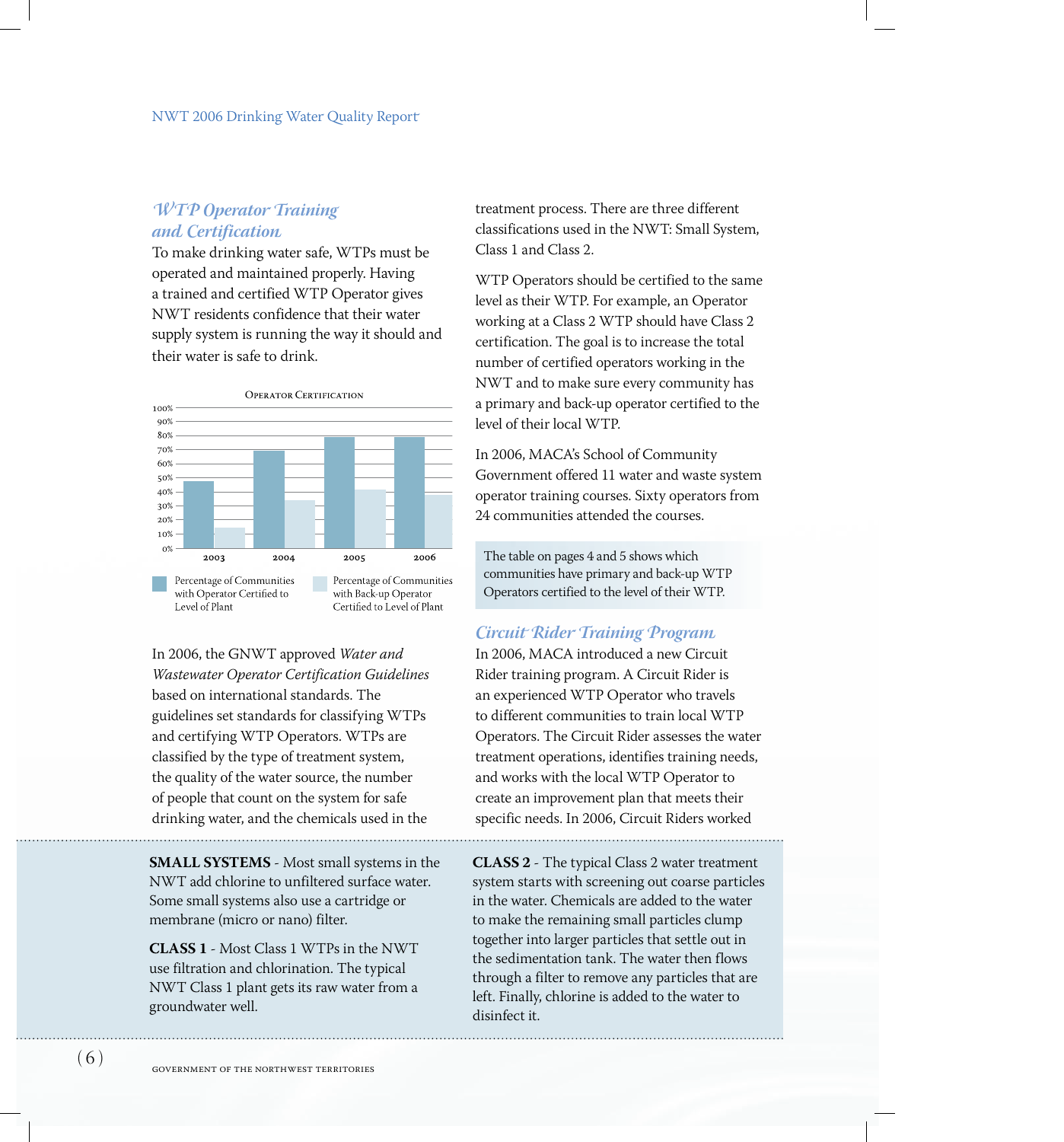with Whatì, Gamètì, Wekweètì, Wrigley, Trout Lake, łutselk'e, Délįne and Paulatuk to plan improvements.

# *Support Materials for WTP Operators*

To give WTP operators easier access to operations and maintenance information, PWS and MACA worked together to develop a WTP Operators' Corner website. Information includes:

- Water quality sampling instructions •
- Lab reporting forms •
- Standard operating procedures for common tasks
- Log sheets for regular operations and maintenance tasks
- Training and certification information •
- Material safety data sheets (MSDS) for WTP chemicals
- Safety and emergency response checklists •

More information will be added in 2007. To visit the Operators' Corner go to: *http://www.pws.gov.nt.ca/Water/OpCorner.htm*

# **Proving Water is Safe**

#### *Boil Water Advisories*

Boil Water Advisories are issued by Environmental Health or the Medical Health Officer and are usually based on positive bacteriological test results or high turbidity levels. Tulita had a precautionary boil water advisory in the spring of 2006 because of problems with the filters at the WTP. No bacteria was found in the treated water. The advisory was lifted when the filters were fixed. Colville Lake has an on-going boil water advisory because they do not have a WTP. The boil water advisory will be lifted when the new plant is built.

The table on pages 4 and 5 shows which communities had a boil water advisory in 2006.



*Picture on the left: Fort Resolution WTP Operator, Linda Carpenter, testing water quality samples. Picture on the right: PWS Sr. Engineer, Vincent Tam, testing a cartridge filter in Fort McPherson.* 

# *Water Supply System Reviews*

Over the past five years, PWS has led technical reviews of non-tax-based community water supply systems. The review team checks the water supply system equipment, operation and maintenance. Most communities have had two reviews. Eight communities were reviewed in 2006.

The reviews find changes that are needed and suggest ways to upgrade or better maintain the community's water supply system. The review team may also train operators, test new WTP processes, or do small WTP upgrades. These visits also give GNWT staff a chance to meet with local people to discuss any concerns they may have with their water treatment system.

Regional Environmental Health Officers (EHOs) and INAC Resource Management Officers also do regular WTP inspections. EHOs do public health inspections once every six months, and INAC Officers do yearly water licence inspections.

The table on pages 4 and 5 shows the date of the last water supply system review for each community. Reviews were not done for cities, towns or villages or when a WTP upgrade was being designed or built. In these communities, the review is not applicable (N/A).